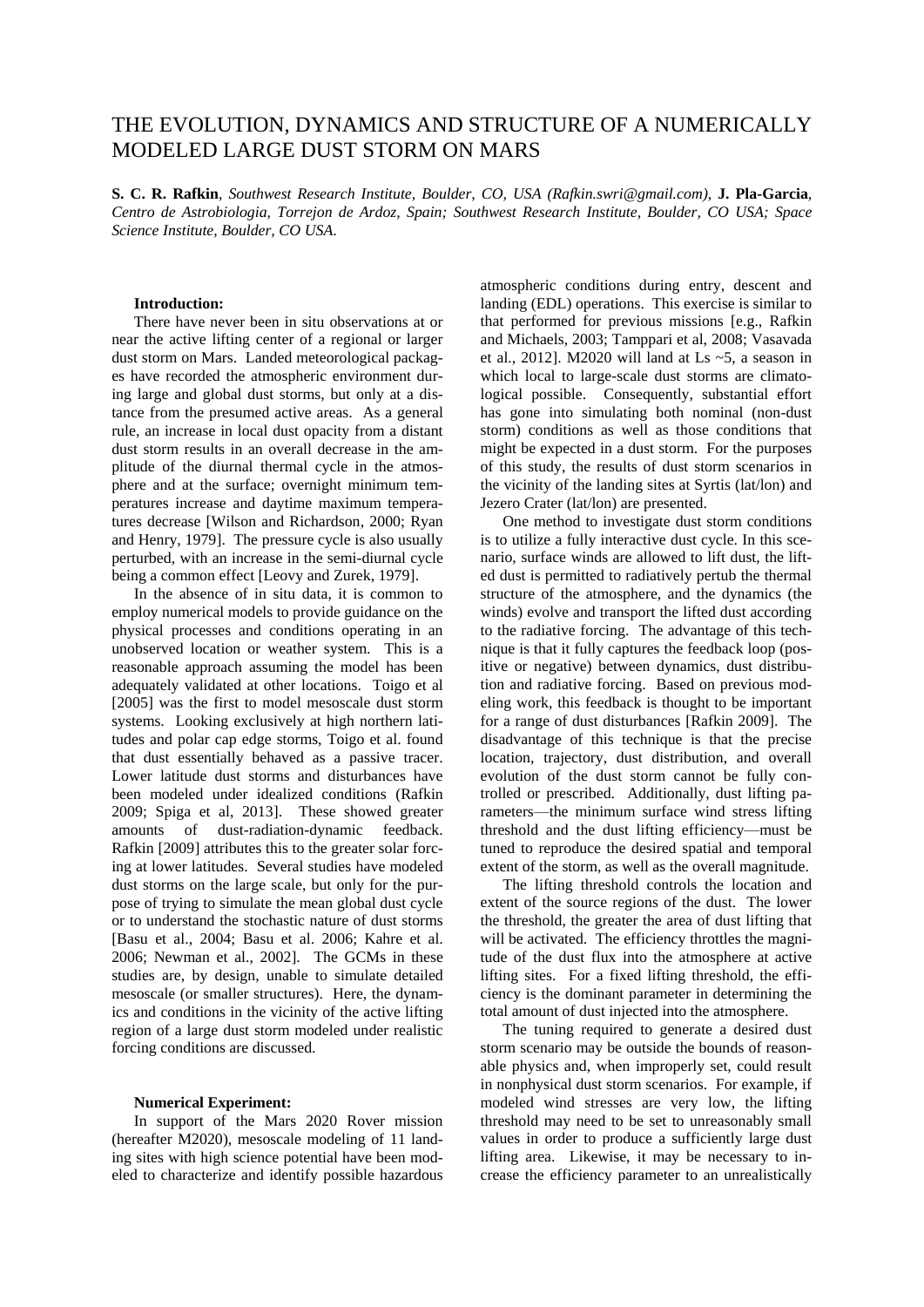large value in order to produce reasonable dust column opacities within the storm. Conversely, some combinations of threshold and efficiencies could result in a dust storm with absurd opacities (e.g., >100) or active dust lifting nearly everywhere within the modeling domain.

The Mars Regional Atmospheric Modeling System (MRAMS [Rafkin et al., 2001]) is employed for this study. MRAMS is highly flexible in the way it can handle atmospheric dust. In the present configuration, the model is configured with two independent dust fields. The first dust field is used to capture and represent the effects of the typical, climatological dust loading. This dust field, known as the background dust, is specified according to representative climatological values of dust as determined from the Mars Global Surveyor Thermal Emission Spectromter (TES). The vertical distribution of background dust is specified using a Conrath-v profile that is a function of latitude and season. The background dust field is always radiatively active, and evolves slowly in time according to climatological parameters. The second dust field, known as foreground dust, is populated by dust lifted off the surface. Foreground dust evolves according to the model-predicted winds and diffusion. Foreground dust also undergoes sedimentation according to size dependent and atmospheric density dependent fall velocity. It is the foreground dust that can produce a dust storm, and the foreground dust field is superimposed on the background dust field; the total dust content is a sum of the background and foreground dust field. Foreground dust can be radiatively active or passive.

The simulation has five grids (Figure 1), and dust lifting is permitted only on grids two through five. Limiting the dust lifting to the four highest resolution grids forces the model to produce a dust storm no larger than the size of the third grid domain. The simulation is run for a total of five sols with the simulations starting at ~0000 (local time). Dust lifting is activated at ~1900 local, and continues through sol 2 and sol 3. Lifting is deactivated on sol 4 in order to force dust storm decay.

**Results:** During the afternoon on the sol 2, the first day of dust lifting, two primary areas of lifting develop (Fig. 2). The first area is in the northeast region of the grid, and is already organized into a linear feature that becomes more disorganized through the day. The second area is on the southeast rim of the Syrtis impact basin. The Syrtis area organizes into a linear feature roughly aligning with the daytime upslope flow.

A cross-section showing different atmospheric fields at  $x=85$  and  $\sim$ 1400 local is displayed in Fig. 3. The dust mixing ratio shows a deep  $(> 6 \text{ km})$  plume just to the north of the Isidis crater rim. The mixing



of the 2020 Jezero Crater landing site. Only grids 1-5 are used in the dust storm simulation, and dust lifting is permitted only on grids 2-5.

ratio peaks near the surface and drops off with height. This dust profile is consistently seen in active lifting regions. The surface maximum is partly due to the surface being the source of dust, with entrainment of less dusty air as the plume rises. However, it is also because the mixing ratio can be dominated by a few large dust aerosol, since the mass is proportional to the cubed of the radius. Dust lifted off the surface is assumed to follow a log-normal distribution, which includes a few large particles. Once lifted, the largest dust tends to sediment out while the smaller dust continues to be advected upward by the plume. This size-sorting process tends to drive the mixing ratio profile to a maximum near the surface.

In the plume near the surface, the air temperature is as much as 20K colder than nearby areas. This is due to solar absorption higher in the dust



Figure 2. Column visible dust opacity (shaded) and topography (contours) on grid 3 during the afternoon. Times are given in Mars UTC. Add ~5 hours for local time. Axes are labelled by grid point (~27 km spacing).

column limiting direct heating deeper into the atmosphere. Overall, within the plume, there is an inversion, and although the top of the plume is warmer than below, it is near neutral buoyancy com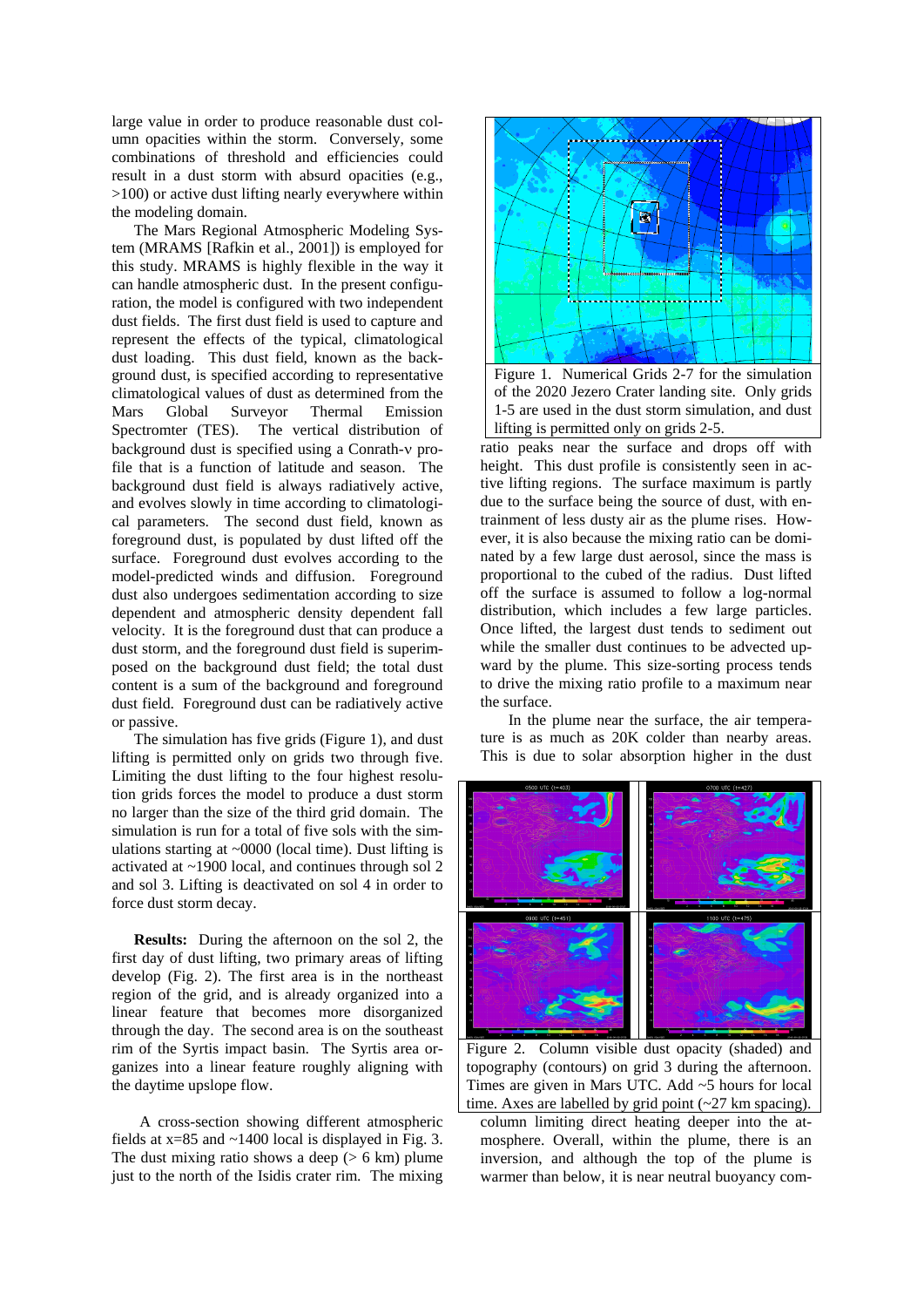pared to the less dusty air on either side. Apparently, adiabatic cooling nearly offsets the expected positive heating perturbation at the top of the dusty plume.

Turbulent kinetic energy is confined to a much shallower layer near the surface in and around the dust plume. This structure is consistent with the thermal structure—an inversion—that will tend to suppress buoyancy of generation of turbulence. In contrast, near the middle of the grid where a more traditional steep lapse rate is present, deep convective, but non-dusty plumes are present.



(top right), Turbulent kinetic energy (bottom left) and v (shaded) and w (contoured) wind (bottom right) on grid 3 at x=85 during the afternoon.

Finally, a very strong (>60 m/s) low level jet forms in the vicinity of the dusty plume. This structure results entirely from the dust storm distribution, which can be seen by examining the model solution when lifted dust (foreground dust) is not radiatively active (Fig. 4).



the same cross-section as in Figure 3, but for the case of radiatively passive dust.

**Summary and Conclusions:** Large dust storms have a profound effect on the immediate atmospheric environment. The atmospheric structure exhibits large variability and the structure deviates substantially from the broad thermal stabilization and ampflication of the Hadley Cell and thermal tide signature. There is substantial feedback between the dust and dynamics. The development of the strong low level jet is sufficient to increase the surface stress and enhance dust lifting. This is contrast to the limited feedback found by Toigo et al (2002) for polar cap edge storms. The discrepancy is very likely

due to the very different conditions between the polar cap edge storms and the lower latitude storm simulated here.

Orbital images of dust storms frequently show textured, convective looking features at the top of the storm. This is consistent with the dusty plumes and high spatial heterogeneity found in the numerical simulations. However, the turbulent kinetic energy fields suggest that smaller-scale turbulence may be suppressed nearby high column opacity regions. The depth of the convective boundary layer is also reduced.

The most well defined dust plumes do not show excessive thermal buoyancy. Instead, the adiabatic cooling from the rising plume roughly offsets the diabatic heating. This near neutral buoyancy is in contrast to the rocket dust storm concept of Spiga et al [2013] where neutral buoyancy is only achieved once the dust has been substantially diffused or when solar heating ceases.

The simulations also show that dust is not close to being well mixed in the central regions of a dust storm. Generally, there is a maximum of dust mixing ratio in the lower levels. Farther away from the active regions, detached dust layers are often found. These layers are the result of the advection of dust that has been expelled and detrained from dusty plumes farther upwind.

In conclusion, the conditions within the active region of a storm are highly dynamic and highly dynamic. Both the thermal and kinematic structure are highly perturbed. A fully interactive dust cycle is likely necessary to capture the full dynamic range within storms. In situ surface measurements are needed to validate the actual conditions within a storm.

## **References:**

- Basu, S., Richardson, M. I., & Wilson, R. J. (2004). Simulation of the Martian dust cycle with the GFDL Mars GCM. Journal of Geophysical Research: Planets, 109(E11).
- Basu, S., Wilson, J., Richardson, M., & Ingersoll, A. (2006). Simulation of spontaneous and variable global dust storms with the GFDL Mars GCM. Journal of Geophysical Research: Planets, 111(E9).
- Kahre, M. A., Murphy, J. R., & Haberle, R. M. (2006). Modeling the Martian dust cycle and surface dust reservoirs with the NASA Ames general circulation model. Journal of Geophysical Research: Planets, 111(E6).
- Leovy, C. B., & Zurek, R. W. (1979). Thermal tides and Martian dust storms: Direct evidence for coupling. Journal of Geophysical Research: Solid Earth, 84(B6), 2956-2968.
- Newman, C. E., Lewis, S. R., Read, P. L., & Forget, F. (2002). Modeling the Martian dust cycle, 1.